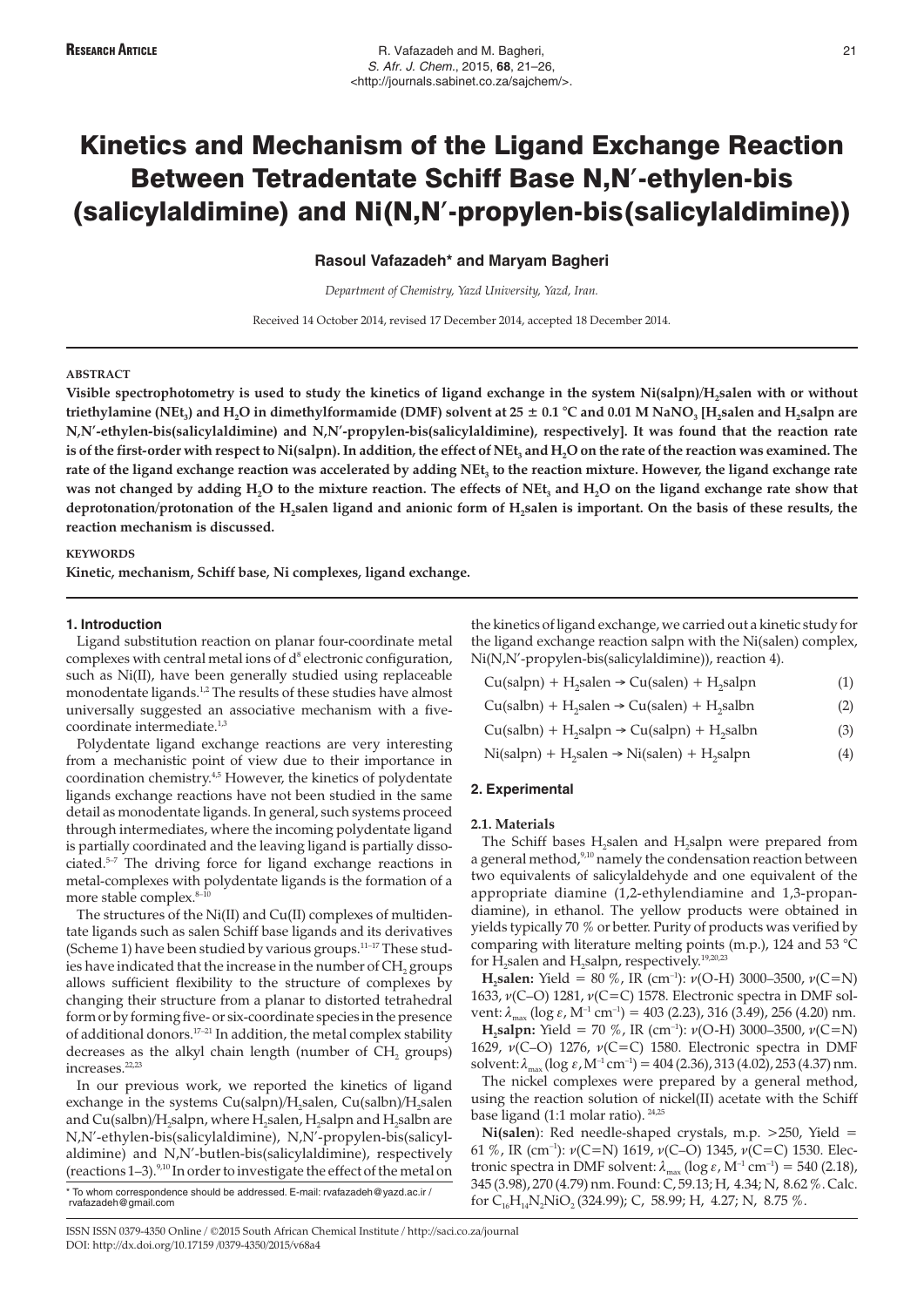## RESEARCH ARTICLE **RESEARCH ARTICLE R. Vafazadeh and M. Bagheri,** 22 S. Afr. J. Chem., 2015, **68**, 21–26, <http://journals.sabinet.co.za/sajchem/>.



A structural representation of the Schiff base ligands and complexes.

**Ni(salpn)**: Brown needle-shaped crystals, m.p. >250, Yield = 70 %, IR (cm<sup>-1</sup>):  $\nu(C=N)$  1606,  $\nu(C-O)$  1355, $\nu(C=C)$  1540. Electronic spectra in DMF solvent:  $\lambda_{\text{max}}$  (log  $\varepsilon$ , M<sup>-1</sup> cm<sup>-1</sup>) = 650 (1.86), 350 (3.81), 275 (4.81) nm. Found: C, 60.01; H, 4.66; N, 8.38 %. Calc. for  $C_{17}H_{16}N_2NiO_2$  (339.02); C, 60.23; H, 4.76; N, 8.26 %.

#### **2.2. Kinetics Measurements**

To measure the ligand exchange reaction rate, the absorbance changes of reaction mixtures were recorded as a function of time using a GBC UV-Visible Cintra 101 spectrophotometer. The greatest change in molar absorbance between reactants and products was observed at 530 nm. Therefore, all kinetic measurements of absorbance *versus* time were made at this wavelength. Reaction mixtures were made in dimethylformamide, DMF, an aprotic polar solvent, ionic strength 0.1 M (adjusted with  $NaNO<sub>3</sub>$ ) and the Ni(salpn) complex concentration was held constant at  $5.0 \times 10^{-3}$  M, while concentration of H<sub>2</sub>salen ligand (with and without triethylamine, NEt<sub>3</sub> and/or H<sub>2</sub>O) was varied from  $5.0 \times 10^{-3}$  to  $1.0 \times 10^{-1}$  M at  $25 \pm 0.1$  °C. Under these conditions, pseudo-first-order kinetic behaviour was observed for reaction 4.

To initiate the reaction, equal volumes of Ni(salpn) and H<sub>2</sub>salen were mixed and the absorbance of reaction product at 530 nm was followed as a function of time. At least three runs at each concentration were recorded. The absorbance A *versus* time t data were computer-fitted with the sigmaplot 12.0 software using Equation 5 (irreversible first-order reaction), 6 (biphasic reaction), and 7 (triphasic reaction) to find the best fit and  $k_{obs}$ :

$$
A_t = a_1 \exp[-k_{obs}(1)t] + A_\infty \tag{5}
$$

$$
A_{t} = a_{1} \exp[-k_{obs}(1)t] + a_{2} \exp[-k_{obs}(2)t] + A_{\infty}
$$
 (6)

$$
A_{t} = a_{1}exp[-k_{obs}(1)t] + a_{2}exp[-k_{obs}(2)t] + a_{3}exp[-k_{obs}(3)t] + A_{\infty}
$$
\n(7)

where  $a_1$  and  $a_2$  comprise rate constants and molar absorptivities, respectively:<sup>1</sup>

$$
a_1 = \varepsilon_A [A]_0 + \frac{\varepsilon B[A] 0k1}{k2 - k1} + \frac{\varepsilon C[A] 0k2}{k1 - k2}
$$

$$
a_2 = \frac{k1[A] 0(\varepsilon B - \varepsilon C)}{k1 - k2}
$$

## **3. Results and Discussion**

### **3.1. Kinetics study**

The visible absorption spectra of Ni(salen) and Ni(salpn) complexes in DMF solvent show a maximum absorption due to d-d transition at 540 and 600 nm, respectively (Fig. 1). The UV-Vis absorption spectra recorded after mixing Ni(salpn) and H<sub>2</sub>salen in DMF (Fig. 2) shows a consecutive series of spectra recorded in DMF for the Ni(salpn)/H<sub>2</sub>salen system, indicating that the Ni(salpn) complex is converted to the Ni(salen) complex by



**Figure 1** Visible spectra of Ni(salpn)  $(5.0 \times 10^{-3} \text{ M})$  and Ni(salen)  $(5.0 \times 10^{-3} \text{ M})$  $10^{-3}$  M) complexes in DMF (1 cm quartz cell).

adding H<sub>2</sub>salen ligand. The spectrum of Ni(salen) in DMF (Fig. 1), was similar to the last spectrum shown in Fig. 2. This similarity confirms the conversion of the Ni(salpn) to the Ni(salen) complex (reaction 4).

The rate constants for the ligand exchange reaction were obtained by measuring the absorbance changes at 530 nm under pseudo-first-order conditions,  $[H$ <sub>salen</sub> $]$   $>$   $[Ni(salpn)]$  (Figs. 3) and 4). The absorbance at 530 nm was found to increase with time, due to formation of Ni(salen) complex (Fig. 3). Under these conditions, the best fit for the absorbance *versus* time data was obtained utilizing Equation 6 (biphasic reaction). Therefore, two rate constants  $k_{obs}(1)$  and  $k_{obs}(2)$  were obtained. The plots of the two observed constants,  $k_{obs}$  *vs.* [H<sub>2</sub>salen], are shown in Fig. 4. The figure indicates that the first reaction step was fast and dependent on the [H<sub>2</sub>salen], while the second reaction step was slow and independent of the concentration of H<sub>2</sub>salen ligand. These results can be described by Equations 8 and 9.

$$
k_{obs}(1) = k_1[H_2 \text{salen}]
$$
\n(8)

$$
k_{obs}(2) = k_2 \tag{9}
$$

The  $k_1$  (second-order rate constant) value was obtained from the slope of line k<sub>obs</sub>(1) *vs.* [H<sub>2</sub>salen], k<sub>1</sub> = 5.80  $\pm$  0.28  $\times$  10<sup>-1</sup> M<sup>-1</sup> s<sup>-1</sup> and  $k_2 = 2.56 \pm 0.89 \times 10^{-3} \text{ s}^{-1}$  was determined as the mean of the experimentally obtained data for  $k_{obs}(2)$  (Fig. 4), which was independent of [H<sub>2</sub>salen]. The rate constant for the second step of the ligand exchange reaction of the Ni(salpn)/H<sub>2</sub>salen system is similar to the analogous reactions of the  $Cu(salpn)/H$ , salen system  $(3.11\,1.06\times10^{-3}\,\rm s^{-1})$ .<sup>9</sup>

The kinetic study of the ligand exchange reaction was investigated in the presence of  $H<sub>2</sub>O$  (protic solvent) and/or NEt<sub>3</sub>.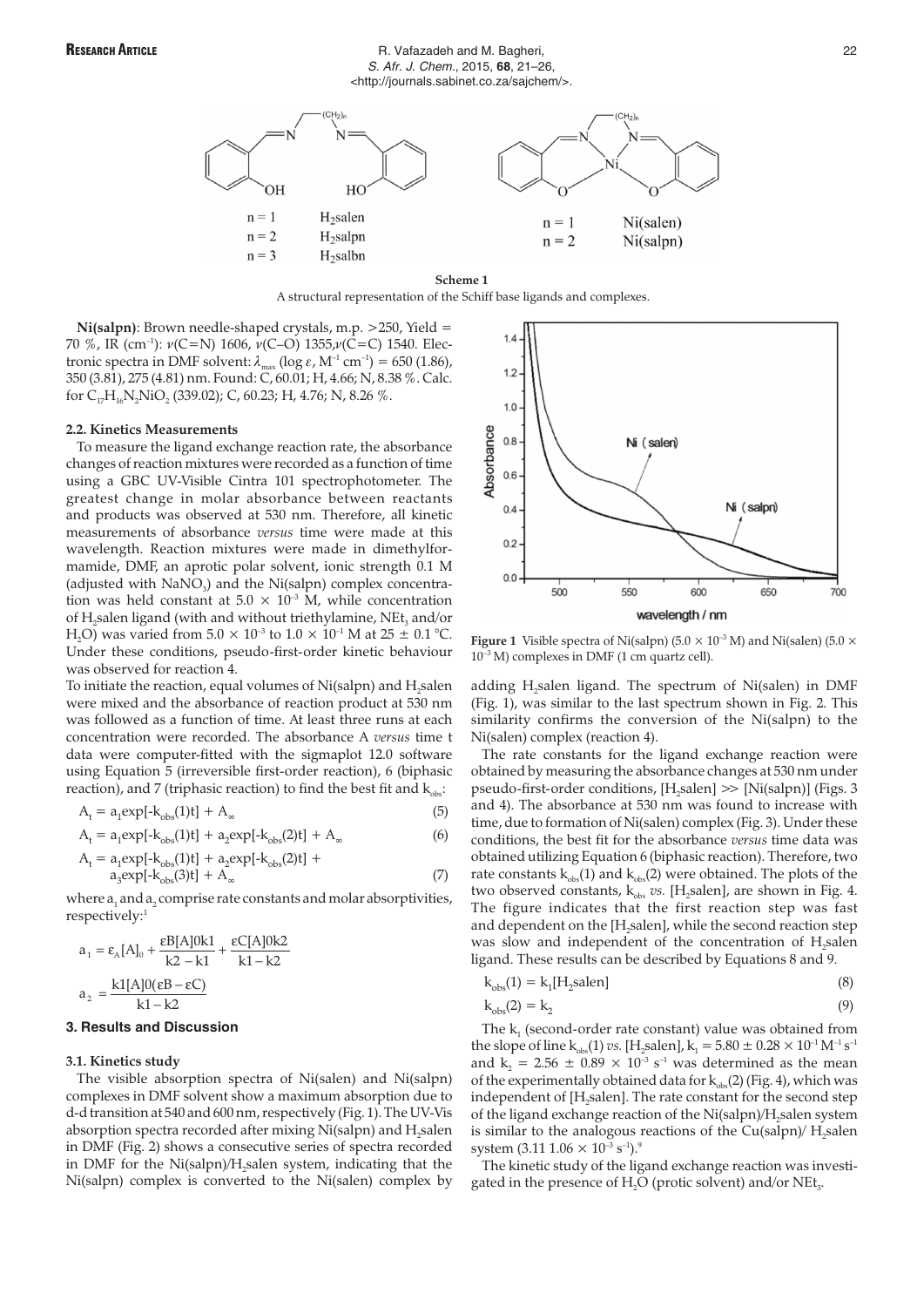## RESEARCH ARTICLE **RESEARCH ARTICLE** 23 S. Afr. J. Chem., 2015, **68**, 21–26, <http://journals.sabinet.co.za/sajchem/>.



**Figure 2** Spectral changes recorded in DMF solvent for the reaction of Ni(salpn)  $(5.0 \times 10^{-3} \text{M})/H$ , salen  $(5.0 \times 10^{-3} \text{M})$  system within 20 min; (A): visible region; (**B**): UV region (1 cm quartz cell).



**Figure 3** Plot of absorbance *vs.* time for reaction of Ni(salpn) (5.0  $\times$  $10^{-3}$  M), (--): H<sub>2</sub>salen (5.0 × 10<sup>-3</sup> M) and (----): H<sub>2</sub>salen (5.0 × 10<sup>-2</sup> M).

## **3.2. Effect of Triethylamine**

The rate of the ligand exchange reaction was observed to be accelerated by adding NEt<sub>3</sub> to the reaction mixture. Consequently, the effect of  $[NEt_3]$  on the rate of the reaction was examined. The absorbance at 530 nm was found to increase with time, due to formation of Ni(salpn) complex (Fig. 3). The rate of the ligand exchange reaction at different NEt<sub>3</sub> concentrations indicated that the rate of reaction strongly depends on  $[Net_3]$ . The plots of  $k_1$  and  $k_2$  values *vs.* [NEt<sub>3</sub>] are shown in Fig. 5. As shown in Fig. 5, the value of  $k_1$  initially increased by increasing the NEt<sub>3</sub> concentration, while the  $k_2$  value was independent of the concentration of  $NEt_3$  amine. However, as shown in Fig. 5, for the plot of  $k_1$  *vs.* [NEt<sub>3</sub>] there is an obvious break between the 0.1–0.3 M concentrations of NEt<sub>3</sub> – this could be related to a change of the reaction species at these concentrations of NEt<sub>2</sub>. This effect on the reaction rate is also found in the salen-type copper(II) complexes.<sup>9,10</sup>

## **3.3. Effect of H2O**

Like the analogous reaction of copper(II) complexes, $9,10$  the ligand exchange rate of H<sub>2</sub>salen for salpn in Ni(salpn) complex does not significantly change with the addition of H<sub>2</sub>O to the mixture reaction. The values of  $k_1$  and  $k_2$  in the presence and the



**Figure 4** Plot of the rate constants  $k_{obs}(1)$ ,  $\triangle$  and  $k_{obs}(2)$ ,  $\triangle$   $vs.[H_2\text{salen}]$  $([Ni(salpn)] = 5.0 \times 10^{-3}$  M, I = 0.1 M NaNO<sub>3</sub> and 25  $\pm$  0.1 °C).



**Figure 5** Plots of  $k_{obs}$  vs. [NEt<sub>3</sub>] for ligand exchange reaction [Ni(salpn)] =  $5.0 \times 10^{-3}$  M and [H<sub>2</sub>salen] =  $7.5 \times 10^{-2}$  M,  $k_{obs}(1)$ , M<sup>-1</sup> s<sup>-1</sup> • and  $k_{obs}(2)$ ,  $s^{-1} \blacksquare$ .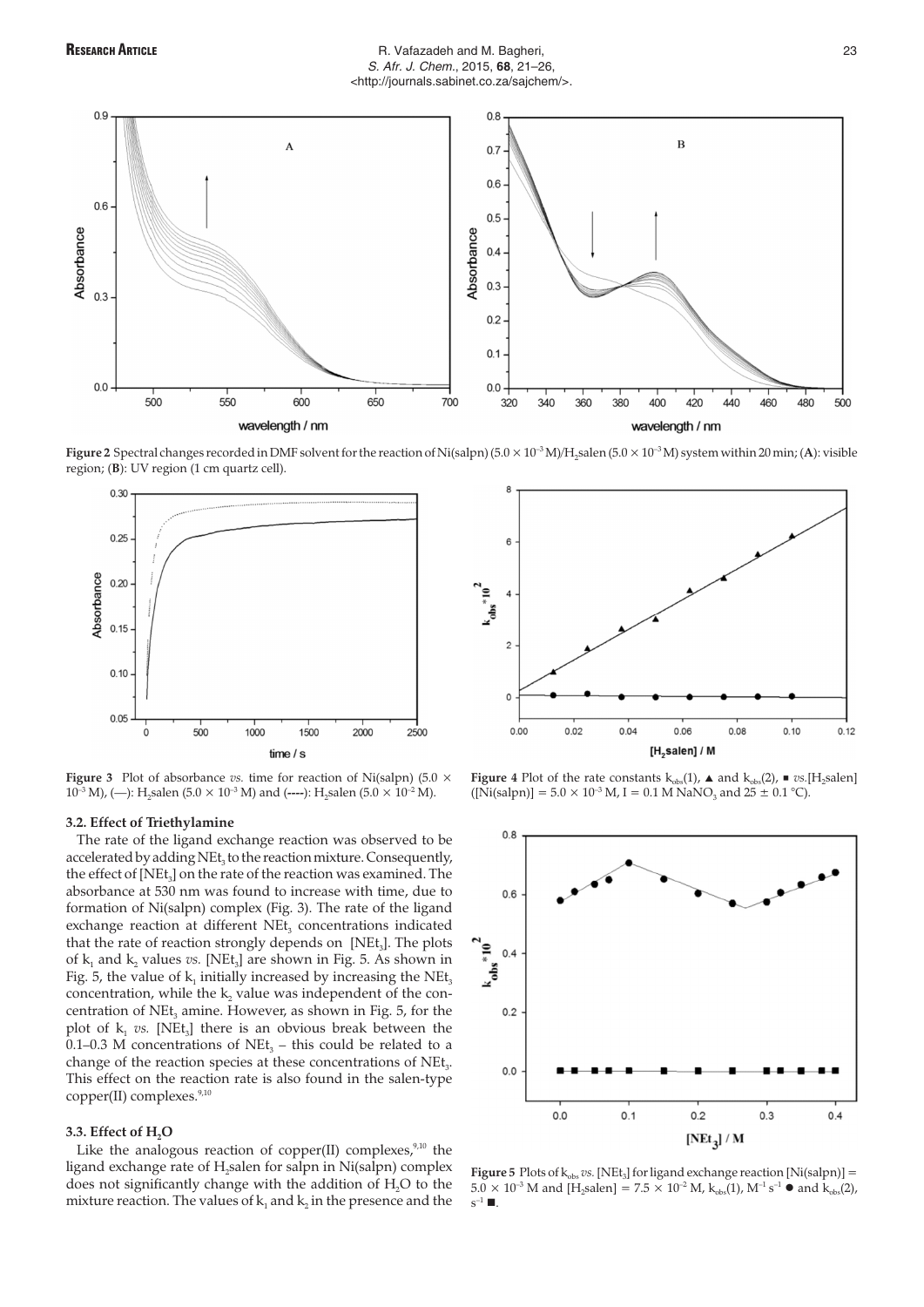## RESEARCH ARTICLE **RESEARCH ARTICLE** 24 S. Afr. J. Chem., 2015, **68**, 21–26, <http://journals.sabinet.co.za/sajchem/>.

Table 1 Rate constants data for the reaction of Ni(salpn) with H<sub>2</sub>salen ligand in the absence and in the presence of NEt<sub>3 and</sub> H<sub>2</sub>O<sup>a</sup>. (k<sub>1</sub> = second-order rate constant).

| $[NEt_3]$ (M)<br>[H <sub>2</sub> O] (M)                            | 0.05            | U.I             | U.I<br>0.4      | 0.2             | 0.2<br>0.4      | 0.2<br>0.05     |  |
|--------------------------------------------------------------------|-----------------|-----------------|-----------------|-----------------|-----------------|-----------------|--|
| $k_1 \times 10$ (M <sup>-1</sup> s <sup>-1</sup> ) 5.80 $\pm$ 0.28 | $5.90 \pm 0.27$ | $7.07 \pm 0.34$ | $5.88 \pm 0.30$ | $6.04 \pm 0.22$ | $5.81 \pm 0.18$ | $6.13 \pm 0.39$ |  |

<sup>a</sup>Solvent DMF, [Ni(salpn)] = 5.0 × 10<sup>-3</sup> M, [H<sub>2</sub>salen] = 5.0 × 10<sup>-3</sup> – 1.0 × 10<sup>-1</sup> M at 25± 0.1 °C and I = 0.1 M NaNO<sub>3</sub>

absence of  $H_2O$  were of the same order (Table 1). This result allowed us to propose that reactive species were similar in both the reaction conditions (*vide infra*).

$$
\text{Ni(salpn)} + \text{H}_2 \text{salen} \xrightarrow{\text{kobs}(1)} [\text{Ni(salpn)}] \cdot \text{H}_2 \text{salen}
$$
 (10)

 $[Ni(salpn)] H<sub>2</sub> salen \xrightarrow{kobs(2)} [Ni(salen)] + H<sub>2</sub> salen$  (11)

### 3.4. Reaction in Presence of H<sub>2</sub>O and NEt<sub>3</sub>

The rate of the exchange reaction Ni(salpn) with H<sub>2</sub>salen in presence of NE $t_3$  and H<sub>2</sub>O was studied for three different conditions: 1) [NEt<sub>3</sub>] <  $0.1 M$  (before break in plot in Fig. 5); 2) [NEt<sub>3</sub>] >  $0.3$  M (after break in plot in Fig. 4); 3)  $0.1 <$  [NEt<sub>3</sub>] <  $0.3$  M (break limits in plot in Fig. 5). In the first and second condition, the ligand exchange reaction rate was considerably decreased by adding  $H<sub>2</sub>O$  (0.4 M). In the last condition, 0.1 < [NEt<sub>3</sub>] < 0.3 M, the rate of reaction was decreased by adding  $H_2O$  (0.4 M) to the reaction mixture (Table 1). In spite of this, the reaction rate in this condition ( $0.1 <$  [NEt<sub>3</sub>] <  $0.3 M$ ) was increased by adding of H<sub>2</sub>O up to 0.05 M. The effects of NEt<sub>3</sub> and  $H_2O$  show the importance of protonation/deprotonation on the rate of the ligand exchange reaction (see proposed mechanism).

## **3.5. Proposed Mechanism**

The ligand exchange reaction  $Ni(salpn)$  with  $H<sub>2</sub>$ salen was found to be a two-step process (biphasic reaction) as described by the experimental rate constants  $k_{obs}(1)$  and  $k_{obs}(2)$ . The  $k_{obs}(1)$ , is depended on the concentration of the H<sub>2</sub>salen ligand, according to Equation 8. The  $k_{obs}(2)$  is H<sub>2</sub>salen concentration independent (Fig. 4).

A similar effect on reaction rate was also found for the salen-type ligands copper(II) complexes, suggesting a common mechanism for the ligand exchange reactions (*vide infra*).<sup>9,10</sup>

As observed from the experimental data, the ligand exchange rate in the absence of  $NEt<sub>3</sub>$  did not change with addition of  $H<sub>2</sub>O$ (protic solvent) to the reaction mixture, it is reasonable to assume that Hsalen– and salen– ion concentrations are negligible, so that H<sub>2</sub>salen can be treated as the major reactive species. The acidity of H<sub>2</sub>salen and its family of ligands enable us to assume that under these reaction conditions neutral H<sub>2</sub>salen ligand was the original species.<sup>26</sup>

These observations lead us to suggest a possible mechanism for the reaction when a Ni(salpn) complex reacts with  $H<sub>2</sub>$ salen ligand (Equations 10 and 11):

It is clear from Equation 10 that rate constant 
$$
k_{obs}(1)
$$
 should increase linearly with [H<sub>2</sub>salen], according to Equation 8. The formation of the adduct [Ni(salpn]·H<sub>2</sub>salen in Equation 10 is in agreement with a number of studies on the polydentate ligand exchange reaction.<sup>5-7</sup> The lone pairs electron on the phenolic oxygen atoms of H<sub>2</sub>salen provide a reasonable basis to propose the formation of adduct [Ni(salpn]·H<sub>2</sub>salen as the first step in the reaction.

The second reaction step is first-order and independent of [H<sub>2</sub>salen] (Equation 11) with rate constant  $k_2$ . As indicated in Scheme 2, substitution of salpn from the Ni(II) complexes involves initial coordination of phenolic oxygen atoms of H<sub>2</sub>salen to the nickel centre in the Ni(salpn) complex followed by protons-transfer from H<sub>2</sub>salen to salpn, with bond cleavage of two-ends of salpn. The ligand exchange reaction is completed by substituting salpn with salen.

As shown in Fig.  $5$ , the reaction rate increases by adding NEt<sub>3</sub>. The effect of  $NEt_3$  could be due to its interaction with either Ni(salpn) or with Schiff base ligand. The UV-Vis spectrum of the Ni(salpn) complex in DMF solvent does not change with the addition of  $NEt_3$  to the solvent, therefore, the formation of the adduct Ni(salpn) and NE $t_3$  is not observed. In our previous study, $9,10$  we have explained that interaction between  $H_2$ salen and NEt<sub>3</sub> could lead to the formation of Hsalen<sup>-</sup> and salen<sup>2-</sup> ions (dependent on  $[NEt_3]$ ) by the deprotonation phenolic group(s) of H<sub>2</sub>salen (reactions 12 and 13).

$$
H_2 \text{salen} + \text{NEt}_3 \rightarrow \text{Hsalen}^- + \text{HNEt}_3^+ \tag{12}
$$

$$
Hsalen^- + NEt_3 \rightarrow salen^{2-} + HNEt_3^+
$$
 (13)

It is clear that in the presence of NEt<sub>y</sub> the major reactive species are Hsalen<sup>-</sup> and salen<sup>2-</sup> ions. At relatively low [NEt<sub>3</sub>], the Hsalen<sup>-</sup> ion and at high  $[NEt_3]$  the salen<sup>2-</sup> ion is the original reactive species. This suggests that a plausible mechanism in the presence of  $NEt_3$  is that presented in Scheme 3. In the first step, NEt<sub>3</sub> quickly produced labile Hsalen<sup>–</sup> and salen<sup>2–</sup> ions. Then, Hsalen<sup>-</sup> ion (path 1) or salen<sup>2-</sup> ion (path 2) coordinated to a nickel centre in Ni(salpn) complex by lone pairs electron on the pheno-



**Scheme 2**

The proposed mechanism for ligand exchange reaction in the system Ni(salpn)/H<sub>2</sub>salen.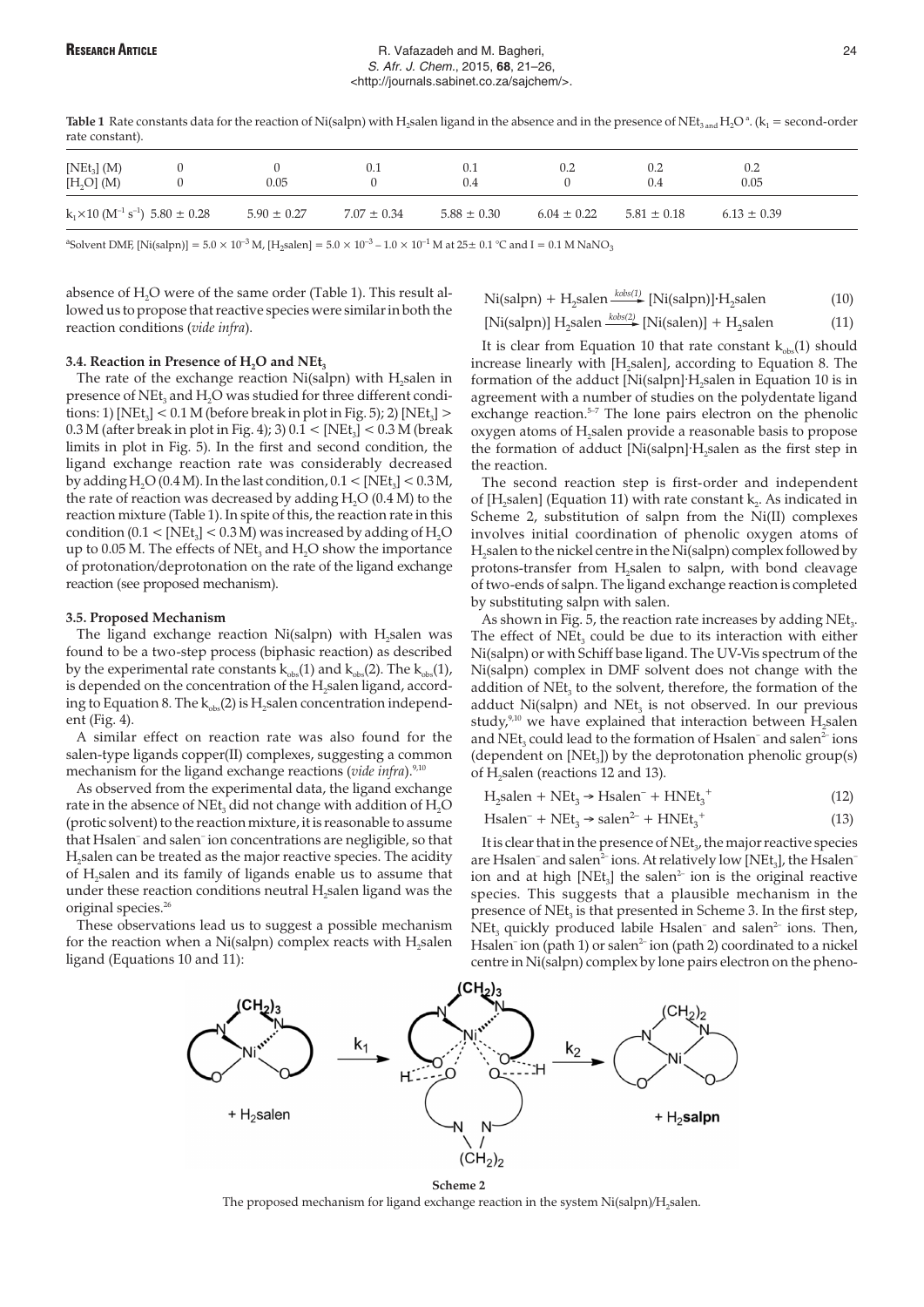

**Scheme 3**

The proposed mechanism for ligand exchange reaction in the system  $Ni(salpn)/H$ <sub>s</sub>salen in the presence of  $NEt<sub>3</sub>$ .

lic oxygen atoms. This is followed by intramolecular proton transfer from the coordinated Hsalen– to one of the phenolic oxygen atoms coordinated to the salpn ligand with bondcleavage of one end of salpn (path 1).

As shown in Fig. 5, the slope of the plot at high [NEt<sub>3</sub>] (0.97  $\pm$  $0.07 \text{ M}^{-1} \text{ s}^{-1}$ , salen<sup>2-</sup> is the major reactive species, Equation 13) is less than with low [NEt<sub>3</sub>] (1.18  $\pm$  0.13 M<sup>-1</sup>.s<sup>-1</sup>, Hsalen<sup>-</sup> is the major reactive species, Equation 12). Therefore, we can assume that the Hsalen<sup>-</sup>ion is a more active species than the salen<sup>2-</sup>ion in the ligand exchange reaction.<sup>9,10</sup> At high concentration of  $[NEt_3]$ ( $> 0.3$  M), although the salen<sup>2-</sup> ion is similar to the Hsalen<sup>-</sup> ion and can be quickly coordinated to a Ni(II) centre in the Ni(salpn) complex, the salen<sup>2-</sup> ion has no available proton for intramolecular proton transfer and thus cannot quickly undergo bond cleavage of salpn in the Ni(salpn) complex. Therefore, the rate of the reaction increases less under these conditions. At concentration  $0.1 <$ [ NEt<sub>3</sub>] <  $0.3$  M there is equilibrium between Hsalen<sup>-</sup> and salen<sup>2-</sup> ions.

To ensure the validity of the mechanism shown in Scheme 3, the reactions have been performed in the presence of  $H<sub>2</sub>O$ and NEt<sub>2</sub>. These experiments are studied with three different concentrations of NEt<sub>3</sub>:

- 1. In the first case,  $[NEt_3] < 0.1 M$  (before the break in the plot in Fig. 5), the ligand exchange rate was decreased by adding H2O. The decrease of the reaction rate could be due to protonated NEt<sub>3</sub> and Hsalen<sup>-</sup> ion. The protonated Hsalen<sup>-</sup> ion gave rise to the formation of neutral  $H<sub>2</sub>$ salen ligand and the rate of reaction decreased.
- 2. In the second case,  $[NEt_3] > 0.3$  M (after break in plot in Fig. 5), the reaction rate was decreased by adding  $H_2O$  $(0.4 M)$ . In this condition, salen<sup>2-</sup>ion was protonated by adding H<sub>2</sub>O, H<sub>2</sub>salen was formed and the reaction rate deceased.
- 3. In  $0.1 <$ [NEt<sub>3</sub>] <  $0.3 M$  (break limits in plot in Fig. 5), the effect of H2O on the rate of reaction was dependent on the concentration of  $H_2O$ . The reaction rate of ligand exchange was increased by increasing the concentration of  $H_2O$  up to  $0.05$  M. The increase of the reaction rate at low [H<sub>2</sub>O] could be due to the formation of Hsalen<sup>-</sup>ion by protonated salen<sup>2-</sup>ion. However, the reaction rate was decreased by adding more

 $H_2O$  ( $\geq 0.4$  M) due to complete protonation of salen<sup>2–</sup> and Hsalen<sup>-</sup> ions and formation of neutral H<sub>2</sub>salen.

# **4. Conclusion**

The distortion of Ni(II) in the Ni(salpn) complex due to the formation the larger chelate ring cause a less stable complex than the Ni(salen) complex. This is the driving force for replacing salen with salpn in Ni(salpn) complex. In the presence of  $NEt_{3}$ , the ligand exchange reaction rate will be increased due to the formation of Hsalen<sup>-</sup> ion. However, at high concentration of NEt<sub>3</sub>, the reaction rate partially decreases in comparison with low [NEt<sub>3</sub>], due to the formation of salen<sup>2-</sup> ion. These observations confirm that, as with similar reactions of salen-type Cu(II) complexes, the deporotonation/protonation H<sub>2</sub>salen ligand and the anionic form of H<sub>2</sub>salen are important for the ligand exchange reaction.

### **Acknowledgements**

The authors are grateful to the Yazd University for partial support of this work.

### **References**

- 1 R.G. Wilkins, *Kinetics and Mechanism of Reactions of Transition Metal Complexes*, 2nd edn., Wiley, New York, USA, 2002.
- 2 S. Mallick, B.K. Bera, P. Karmakar, S. Mondal, A. Mandal and A.K. Ghosh, kinetics and mechanism of the ligand substitution reaction of the di-µ-hydroxobis(bipyridyl)dipalladium(II) ion with some bio-relevant ligands, *J. Solution Chem.,* 2011, **40,** 532–544.
- 3 D. Reddy, K.J. Akerman, M.P. Akerman and D. Jaganyi, A kinetic investigation into the rate of chloride substitution from chloro terpyridine platinum(II) and analogous complexes by a series of azole nucleophiles, *Transition Met. Chem.,* 2011, **36,** 593–602.
- 4 M.A. Brownback, R.K. Murmann and C.L. Barnes, Kinetic, thermodynamic and X-ray crystal studies on N-alkyl- $\alpha$ -amineoxime ligand exchange between planar nickel(II) complexes, *Polyhedron,* 2011, **20,** 2505–2515.
- 5 Z. Asadi, Kinetic studies of the interaction between organotin(IV) chlorides and tetraaza Schiff bases: synthesis and characterization of some novel tin(IV) Schiff base complexes, *Int. J. Chem. Kinet.,* 2011, **43,** 247–254.
- 6 R. M. Naik, Multidentate ligand exchange kinetics: Substitution reaction of polyaminocarboxylatoferrate (III) complex, [FeHPDTA